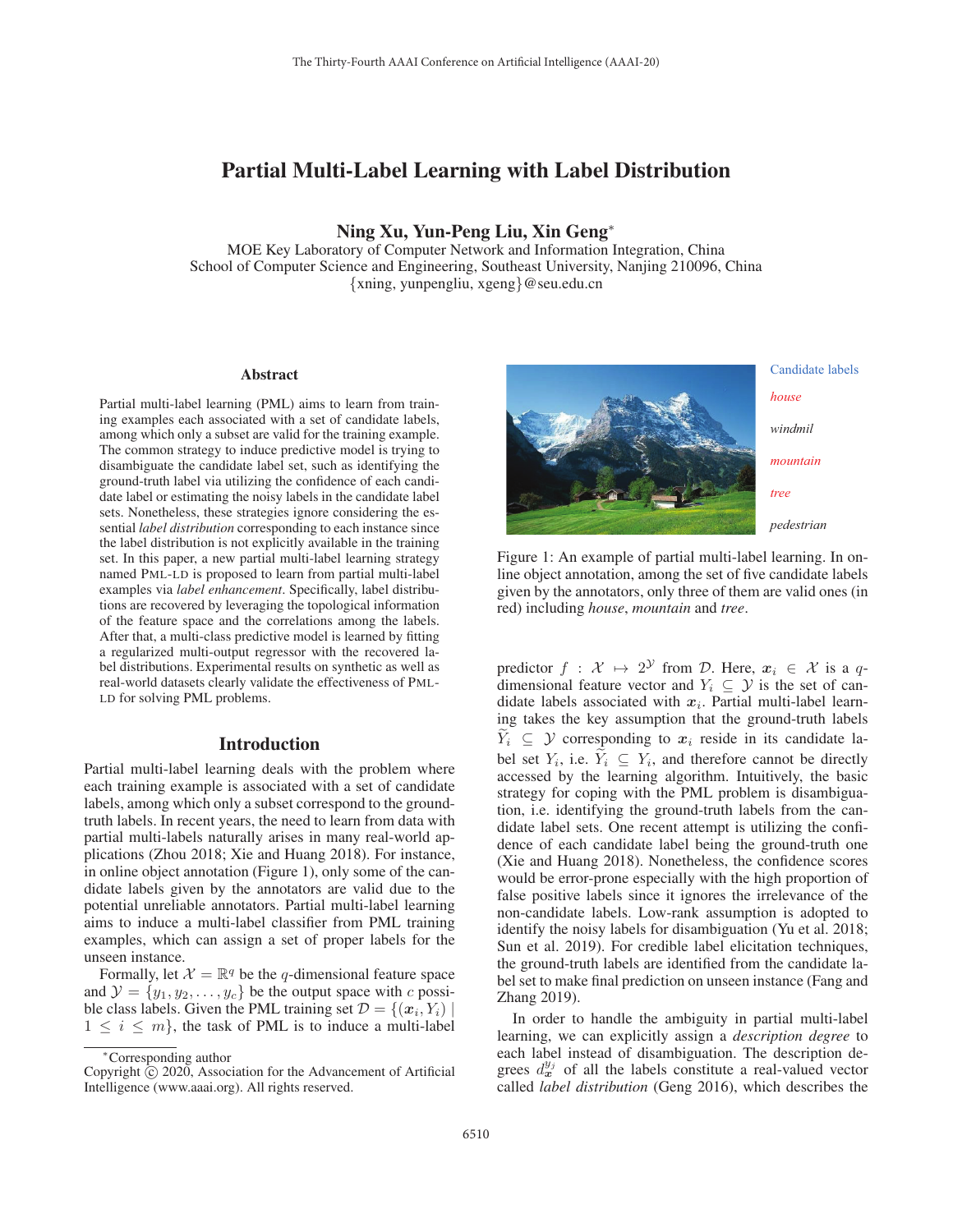

Figure 2: An example about the differentiation between candidate labels and non-candidate labels in PML

instance more comprehensively than logical labels. Here  $d_{\mathbf{x}}^{y_j} \in [0,1]$  and  $\sum_{y}^{r} d_{\mathbf{x}}^{y} = 1$ . Note that label distributions are more essential than logical labels in partial multi-label learning problems because the relevance or irrelevance of a label to an instance is relative in mainly three aspects:

- The differentiation between candidate labels and noncandidate labels is relative. In partial multi-label learning, the boundary between relevant and irrelevant labels is not clear, which may result in the partition to assign some irrelevant labels into the candidate label set. For example, in the facial expressions annotation (Figure 2), a facial expression often conveys a complex mixture of basic emotions (Zhou, Xue, and Geng 2015). The threshold chosen by an unreliable annotator leads to the candidate label set (e.g., *sad*, *surprise*, *anger*, *disgust* and *fear*) where *surprise* is not valid.
- The relevance among candidate labels is different rather than exactly equal. For example, a natural scene image may be annotated with the candidate labels sky, water, building and cloud simultaneously, but the relevance of each label to this image is different.
- The irrelevance of each non-candidate label may be very different. For example, for a car, the label airplane is more irrelevant than the label tank.

Although label distributions are not explicitly available in the partial multi-label training sets, they can be somehow recovered from the training set, a process named *label enhancement* (Xu, Tao, and Geng 2018). Accordingly, a novel partial multi-label learning algorithm named PML-LD, i.e., *Partial Multi-label Learning with Label Distribution*, is proposed in this paper. PML-LD recovers label distributions via leveraging the topological information of the feature space and the correlations among the labels. After that, a multiclass predictive model is learned by fitting a regularized multi-output regressor with the recovered label distributions.

The rest of this paper is organized as follows. Firstly, related works on partial multi-label learning are briefly reviewed. Secondly, technical details of the proposed approach are introduced. Thirdly, the results of the comparative experiments are reported. Finally, we conclude this paper.

### Related Work

Partial multi-label learning is closely related to two popular learning frameworks, namely *multi-label learning* (Zhang

and Zhou 2014; Gibaja and Ventura 2015; Zhou and Zhang 2017) and *partial label learning* (Cour, Sapp, and Taskar 2011; Liu and Dietterich 2012; Zhang, Yu, and Tang 2017).

In multi-label learning (MLL), each example is associated with multiple valid labels simultaneously. Based on the order of label correlations (Zhang and Zhou 2014) exploited for model training, multi-label learning approaches can be roughly grouped into three types. The simplest one is the first-order type which decomposes the problem into a series of binary classification problems, each for one label (Boutell et al. 2004; Zhang and Zhou 2007). The firstorder approaches neglect the fact that the information of one label may be helpful for the learning of another label. The second-order approaches consider the correlations between pairs of class labels (Elisseeff and Weston 2002; Fürnkranz et al. 2008). But the second-order approaches such as CLR (Fürnkranz et al. 2008) and RankSVM (Elisseeff and Weston 2002) only focus on the difference between relevant label and irrelevant label. The high-order approaches consider the correlations among label subsets or all the class labels (Read et al. 2011; Tsoumakas, Katakis, and Vlahavas 2011). Both MLL and PML aim to induce the predictive model which can assign proper label set for unseen instance. Nonetheless, the task of PML is more challenging than MLL as the ground-truth is not directly accessible to PML learning algorithm.

In partial label learning (PLL), each example is associated with multiple candidate labels among which only one is valid. The task of partial label learning is to induce a multiclass predictive model which can assign one proper label for unseen instance, where existing PLL approaches work by disambiguating the candidate label set (Cour, Sapp, and Taskar 2011; Yu and Zhang 2017) or transforming partial label learning problem into canonical supervised learning problems (Zhang, Yu, and Tang 2017). Both PLL and PML learn from training examples with labeling noise where false positive labels reside in the candidate label set. Nonetheless, the task of PML is more challenging than PLL as a multilabel predictor rather than single-label predictor needs to be induced from PML training examples.

To solve the partial multi-label learning problem, the basic strategy for coping with the PML problem is disambiguation, i.e. identifying the ground-truth labels from the candidate label sets. One recent attempt is utilizing the confidence of each candidate label being the ground-truth one (Xie and Huang 2018). Nonetheless, the confidence scores would be error-prone especially with the high proportion of false positive labels since it ignores the irrelevance of the non-candidate labels. Low-rank assumption is adopted to identify the noisy labels for disambiguation (Yu et al. 2018; Sun et al. 2019). For credible label elicitation techniques, the ground-truth labels are identified from the candidate label set to make final prediction on unseen instance (Fang and Zhang 2019).

In the next section, a novel partial multi-label learning approach will be introduced. Different from existing partial multi-label learning approaches, the label distributions are recovered and utilized to facilitate the learning procedure.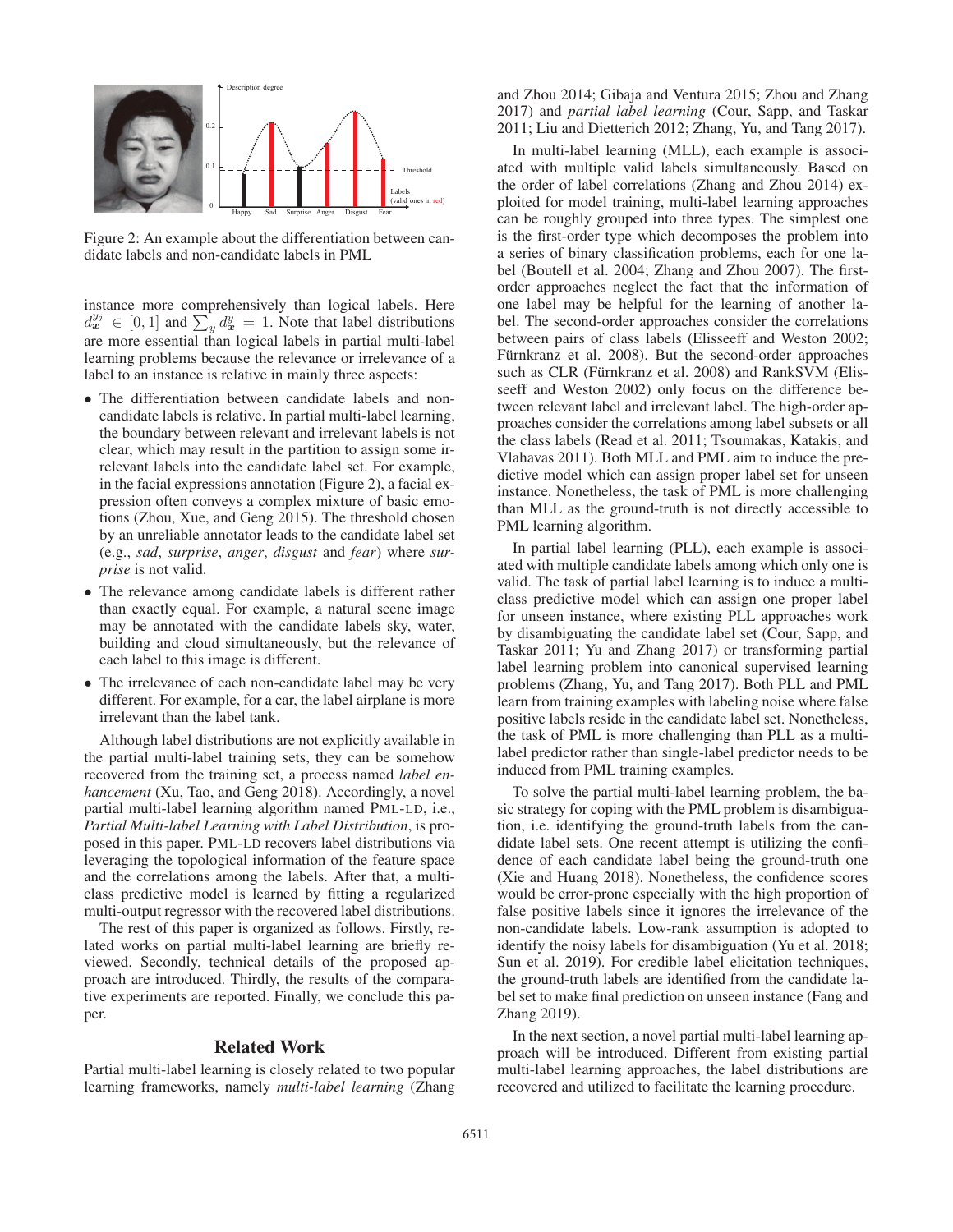# The Proposed Approach Label Distribution Estimation

For each PML example  $(x, Y)$ , let  $l = [l_x^{y_1}, l_x^{y_2}, ..., l_x^{y_c}]^{\top}$ denote the c-dimensional logical vector w.r.t. the candidate label set:  $l_x^{y_i} = 1$  if  $y_i \in Y$ , otherwise  $l_x^{y_i} = 0$ . Then, the logical label matrix  $L = [l_1, l_2, ..., l_n]$  are constructed. Our aim is to recover the label distribution matrix  $D = [d_1, d_2, ..., d_n]$  from the logical label matrix *L*. To solve this problem, PML-LD assumes the parametric model

$$
\boldsymbol{d}_i = \boldsymbol{W}^\top \varphi(\boldsymbol{x}_i) + \boldsymbol{s} = \hat{\boldsymbol{W}} \boldsymbol{\phi}_i,\tag{1}
$$

where  $W = [w^1, ..., w^c]$  is a weight matrix and  $s \in \mathbb{R}^c$ is a bias vector.  $\varphi(x)$  is a nonlinear transformation of x to a higher dimensional feature space. For convenient describing,  $\hat{W} = [W^\top, s]$  and  $\phi_i = [\varphi(x_i); 1]$  are set. Accordingly, the goal of our method is to determine optimal model  $W^*$  which minimizes

$$
\hat{\mathbf{W}}^* = \underset{\hat{\mathbf{W}}}{\arg \min} \ L(\hat{\mathbf{W}}) + \lambda_1 Z(\hat{\mathbf{W}}) + \lambda_2 \Omega(\hat{\mathbf{W}}), \quad (2)
$$

where L is a loss function,  $\Omega$  is the functions to leverage the topological information of the feature space, and  $Z$  is the function to leverage the correlation among the labels. Note that label enhancement is essentially a pre-processing applied to the training set, which is different from standard supervised learning. Therefore, our optimization does not need to consider the overfitting problem.

Since the information in the label distributions is inherited from the initial logical labels,  $L(W)$  in Eq. (2) is defined as the least squares (LS) loss function

$$
L(\hat{\mathbf{W}}) = \|\hat{\mathbf{W}}\Phi - \mathbf{L}\|_{F}^{2},\tag{3}
$$

where  $\mathbf{\Phi} = [\phi_1, ..., \phi_n].$ 

The local label correlations (Tsoumakas et al. 2009) are considered to provide helpful extra information to recover the label distributions from multi-labels. Specifically, the more correlative two labels are, the closer the corresponding description degrees should be. In other words,  $d^i$  should more be more similar to  $d^j$  if the *i*-th and *j*-th labels are more correlated. Here  $d^i$  is the vector constituted by all the description degrees of the *i*-th label, i.e.,  $d^i$  =  $[d_{\mathbf{x}_1}^{y_i}, d_{\mathbf{x}_2}^{y_i}, ..., d_{\mathbf{x}_n}^{y_i}]$ . Assuming that the training data can be separated into m groups  $\{G^{(1)}, G^{(2)}, ..., G^{(m)}\}$ , instances in the same group share the same subset of label correlations. Then the local label correlations are measured by the label correlation matrix  $\boldsymbol{R}^{(k)}$  whose elements are  $r_{ij}^{(k)}$ . Therefore,  $Z(\hat{W})$  in Eq. (2) is defined as:

$$
Z(\hat{W}) = \sum_{k} \sum_{i,j} r_{ij}^{(k)} \|d^{i(k)} - d^{j(k)}\|^2
$$
  
= 
$$
\sum_{k} tr(\Phi^{(k)\top} \hat{W}^\top C^{(k)} \hat{W} \Phi^{(k)}),
$$
 (4)

where  $d^{(k)}$  is the label distributions corresponding to all the instance in  $G^{(k)}$ ,  $\mathbf{\Phi}^{(k)}$  is the feature matrix representing the higher dimensional features to the instance in  $G^{(k)}$ ,  $C^{(k)}$  =

 $\hat{R}^{(k)} - R^{(k)}$  is the Laplacian matrix, and  $\hat{R}^{(k)}$  is the diagonal matrix whose elements are  $\hat{r}_{ii}^{(k)} = \sum_{j=1}^{n}$  $r_{ij}^{(k)}$ .

According to the smoothness assumption (Zhu, Lafferty, and Rosenfeld 2005), the points close to each other are more likely to share a label. Intuitively, if  $x_i$  and  $x_j$  have a high degree of similarity, as denoted by  $a_{ij}$ , then  $d_i$  and  $d_j$  should be near to one another. Therefore, the hidden label distributions can be mined from the training examples by leveraging the topological information of the feature space (Ning, An, and Xin 2018), which leads to the following function  $\Omega(\hat{W})$ in Eq. (2):

$$
\Omega(\hat{\mathbf{W}}) = \sum_{i,j} a_{ij} ||\mathbf{d}_i - \mathbf{d}_j||^2
$$
\n
$$
= \text{tr}(\hat{\mathbf{W}} \boldsymbol{\Phi} \mathbf{G} \boldsymbol{\Phi}^\top \hat{\mathbf{W}}^\top),
$$
\n(5)

where each element  $a_{ij}$  in the local similarity matrix  $\vec{A}$  can be calculated by  $a_{ij} = \exp\left(-\frac{\|x_i - x_j\|^2}{2}\right)$ ) if  $x_i$  is among K-nearest neighbors of  $x_j$ , otherwise  $a_{ij} = 0$ . Here K is set to be  $c + 1$ .  $G = \hat{A} - A$  is the graph Laplacian and  $\hat{A}$  is the diagonal matrix whose elements are  $\hat{a}_{ii} = \sum_{j=1}^{n} a_{ij}$ .

Formulating the label enhancement problem into an optimization framework over Eq. (3), Eq. (5) and Eq. (4), the following optimization problem is obtained:

$$
\min_{\hat{\mathbf{W}}} \quad \|\hat{\mathbf{W}}\Phi - \mathbf{L}\|_{F}^{2} + \lambda_{1} \sum_{k=1}^{m} \text{tr}(\Phi^{(k)\top}\hat{\mathbf{W}}^{\top}\mathbf{C}^{(k)}\hat{\mathbf{W}}\Phi^{(k)}) + \lambda_{2} \text{tr}(\hat{\mathbf{W}}\Phi\mathbf{G}\Phi^{\top}\hat{\mathbf{W}}^{\top}).
$$
\n(6)

In this paper, instead of specifying any label correlation matrix, each Laplacian matrix  $C^{(k)}$  is learned directly. Note that optimization w.r.t.  $C^{(k)}$  may lead to the trivial solution  $C^{(k)} = 0$ . To avoid the problems,  $C^{(k)}$  is decomposed as  $E^{(k)}E^{(k)\top}$  and the constrain diag( $E^{(k)}E^{(k)\top}$ ) = 1 is added. Then the following formulation is obtained:

$$
\begin{aligned}\n\min_{\hat{\mathbf{W}}, E} & \|\hat{\mathbf{W}} \Phi - \mathbf{L}\|_F^2 + \lambda_2 \text{tr}(\hat{\mathbf{W}} \Phi G \Phi^\top \hat{\mathbf{W}}^\top) \\
& + \lambda_1 \sum_{k=1}^m \text{tr}(\Phi^{(k)\top} \hat{\mathbf{W}}^\top \mathbf{E}^{(k)} \mathbf{E}^{(k)\top} \hat{\mathbf{W}} \Phi^{(k)}) \quad (7) \\
\text{s.t.} & \text{diag}(\mathbf{E}^{(k)} \mathbf{E}^{(k)\top}) = 1, k = 1, 2, ..., m.\n\end{aligned}
$$

If the best parameter  $\hat{W}^*$  is determined, the label distribution  $d_i$  can be generated through Eq. (1). Finally,  $d_i$  is normalized via the softmax normalization.

The Alternating Solution We solve the optimization problem in Eq. (7) in an alternating way, i.e., optimizing one of the two variables with the other fixed. When  $\hat{W}$  is fixed to solve  $E$ , Eq. (7) can be reduced to m optimization problems, where the  $i$ -th one is:

$$
\min_{\mathbf{E}^{(k)}} \quad \text{tr}(\boldsymbol{\Phi}^{(k)\top}\hat{\mathbf{W}}^{\top}\mathbf{E}^{(k)}\mathbf{E}^{(k)\top}\hat{\mathbf{W}}\boldsymbol{\Phi}^{(k)})
$$
\n
$$
\text{s.t.} \quad \text{diag}(\mathbf{E}^{(k)}\mathbf{E}^{(k)\top}) = 1.
$$
\n
$$
(8)
$$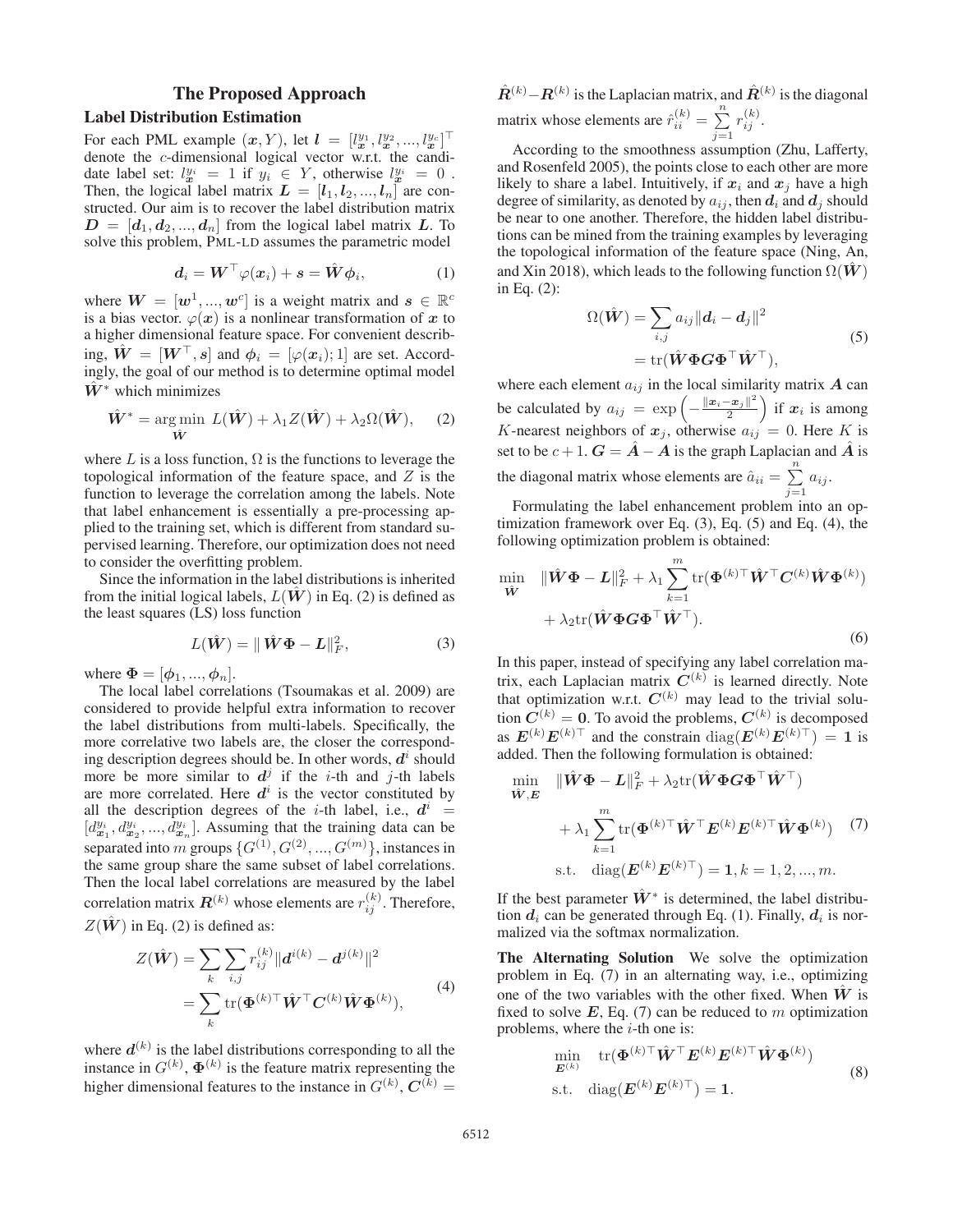The optimization of Eq. (8) uses projected gradient descent. The gradient of the objective w.r.t.  $E_i$  is

$$
\nabla_{\boldsymbol{E}^{(k)}} = 2\hat{\boldsymbol{W}} \boldsymbol{\Phi}^{(k)} {\boldsymbol{\Phi}^{(k)}}^{\top} \hat{\boldsymbol{W}}^{\top} {\boldsymbol{E}^{(k)}}. \tag{9}
$$

To satisfy the constraint  $\text{diag}(\boldsymbol{E}^{(k)}\boldsymbol{E}^{(k)\top}) = 1$ , each row of  $E^{(k)}$  is projected onto the unit norm ball after each update

$$
e_i^{(k)} \leftarrow \frac{e_i^{(k)}}{\|e_i^{(k)}\|},\tag{10}
$$

where  $e_i^{(k)}$  is the *i*-th row of  $E^{(k)}$ .

When  $E$  is fixed to solve  $\hat{W}$ , the task becomes:

$$
\min_{\hat{\mathbf{W}}} \quad \|\hat{\mathbf{W}}\boldsymbol{\Phi} - \mathbf{L}\|_{F}^{2} + \lambda_{2} \text{tr}(\hat{\mathbf{W}} \boldsymbol{\Phi} \mathbf{G} \boldsymbol{\Phi}^{\top} \hat{\mathbf{W}}^{\top}) \n+ \lambda_{1} \sum_{k=1}^{m} \text{tr}(\boldsymbol{\Phi}^{(k)\top} \hat{\mathbf{W}}^{\top} \mathbf{E}^{(k)} \mathbf{E}^{(k)\top} \hat{\mathbf{W}} \boldsymbol{\Phi}^{(k)}).
$$
\n(11)

The optimization of Eq. (11) uses an effective quasi-Newton method BFGS (Nocedal and Wright 2006). As to the optimization of the target function  $T(\hat{W})$ , the computation of BFGS is mainly related to the first-order gradient, which can be obtained through

$$
\nabla_{\hat{\mathbf{W}}} = 2\hat{\mathbf{W}}\boldsymbol{\Phi}\boldsymbol{\Phi}^{\top} - 2\boldsymbol{L}\boldsymbol{\Phi}^{\top} + \lambda_2 \hat{\mathbf{W}}\boldsymbol{\Phi}\boldsymbol{G}^{\top}\boldsymbol{\Phi}^{\top} + \lambda_2 \hat{\mathbf{W}}\boldsymbol{\Phi}\boldsymbol{G}\boldsymbol{\Phi}^{\top} + 2\lambda_1 \sum_{k=1}^{m} (\boldsymbol{E}^{(k)}\boldsymbol{E}^{(k)}^{\top}\hat{\mathbf{W}}\boldsymbol{\Phi}^{(k)}\boldsymbol{\Phi}^{(k)}^{\top}).
$$
\n(12)

### Predictive Model Induction

Following the first stage of label distribution recovery, the original PML training set  $D$  has been transformed into its essential counterpart:  $\mathcal{E} = \{(\mathbf{x}_i, \mathbf{d}_i)|1 \leq i \leq n\}$ . In the second stage, PML-LD aims to induce the predictive model  $f: \mathcal{X} \mapsto \mathcal{Y}$  based on  $\mathcal{E}$ . Considering that  $d_i$  for each training example in  $\mathcal E$  are actually real-valued, it is natural to induce the predictive model by employing multi-output regression techniques. Similar to the MSVR (Chung et al. 2015; Sánchez-Fernández et al. 2004), we generalize a regressor to solve the multi-dimensional case. Then, PML-LD induces the regression model by minimizing the following loss function:

$$
\Omega(\mathbf{\Theta}, \mathbf{b}) = \frac{1}{2} \sum_{j=1}^{c} ||\boldsymbol{\theta}^{j}||^{2} + \beta_{1} \sum_{i=1}^{n} \Omega_{1i} + \beta_{2} \sum_{i=1}^{n} \Omega_{2i}, \quad (13)
$$

where  $\Theta = [\theta^1, ..., \theta^c], b = [b^1, ..., b^c], \Omega_1$  and  $\Omega_2$  are the regression loss and the sign loss, respectively.

As shown in Eq.(13), the first term of  $\Omega(\Theta, b)$  controls the complexity of the induced model. In addition, the second term of  $\Omega(\Theta, b)$  is defined based on the  $\epsilon$ -insensitive loss function:

$$
\Omega_{1i} = \begin{cases} 0, & r_i < \epsilon \\ (r_i - \epsilon)^2, & r_i \ge \epsilon \end{cases}
$$
 (14)

For each example  $(x_i, d_i)$  in  $\mathcal{E}$ , the corresponding input to the  $\epsilon$ -insensitive loss function  $\Omega_{1i}$  is set as:  $r_i = ||e_i|| =$ 

 $\sqrt{e_i^{\top} e_i}$  with  $e_i = d_i - \varphi(x_i)^{\top} \Theta - b$ . In this way, the outputs of all linear predictors are considered simultaneously to yield a unique input to  $\Omega_{1i}$  such that the dependencies among all the class labels can be exploited by the  $\epsilon$ -insensitive term.

The third term of  $\Omega(\Theta, b)$  considers the partial multi-label loss for each example which is set as:

$$
\Omega_{2i} = -\left(\frac{1}{|Y_i|} \cdot \mathbf{1}_{Y_i}^{\top} - \frac{1}{|\hat{Y}_i|} \cdot \mathbf{1}_{\hat{Y}_i}^{\top}\right) \left(\mathbf{\Theta}^{\top} \varphi(\mathbf{x}_i) + \mathbf{b}\right) \tag{15}
$$

Here, for candidate label set  $Y_i$  and its complementary set  $Y_i$ in  $\mathcal{Y}, \mathbf{1}_{Y_i}$  corresponds to a *c*-dimensional vector whose *k*-th element equals to 1 if  $y_k \in Y_i$  and 0 otherwise. Similarly,  $\mathbf{1}_{\hat{Y}_i}$  corresponds to a *c*-dimensional vector whose *k*-th element equals to 1 if  $y_k \in Y_i$  and 0 otherwise. In other words, the third term enforces the property that the average output from candidate labels should be larger than the average out-

put from non-candidate ones (Cour, Sapp, and Taskar 2011; Zhang 2014). To minimize  $L(\Theta, b)$ , PML-LD employs the gradientbased iterative method named Iterative Re-Weighted Least Square (IRWLS) (Sánchez-Fernández et al. 2004). According to the representor's theorem (Smola 1999), under fairly general conditions, a learning problem can be expressed as a linear combination of the training examples in the feature space, i.e.  $\theta^j = \sum_i \eta^j \varphi(x_i)$ . If we replace this expression into Eq. (7) and Eq. (13), it will generate the inner

product $< \varphi(\mathbf{x}_i), \varphi(\mathbf{x}_j) >$ , and then the kernel trick can be

Virtual Label Bipartition PML-LD proceeds to predict the set of proper labels for *x* via virtual label Bipartition. According to (Li, Zhang, and Geng 2015), an extra virtual label  $y_0$  is added into the original label set, i.e., the extended original label set  $\mathcal{Y}' = \mathcal{Y} \cup \{y_0\} = \{y_0, y_1, ..., y_c\}$ . In this paper, the origin value  $l_{\mathbf{x}}^{y_0}$  is set to 0.5. Once the recovered label distribution and the predictive model have been learned on the extended original label set, the extended label distribution  $d^*$  corresponding to the test instance  $x^*$  can be predicted. Then, the predicted label set for *x*<sup>∗</sup> is determined as:

$$
f(\mathbf{x}) = \{ y_j \mid d_{\mathbf{x}}^{y_j} > d_{\mathbf{x}}^{y_0}, 1 \le j \le c \}
$$
 (16)

## Experiments

#### Datasets

applied.

To thoroughly evaluate the performance of comparing approaches, a number of synthetic as well as real-world PML datasets have been employed for experimental studies. Table 1 summarizes characteristics of the experimental datasets used in this paper.

Specifically, a synthetic PML dataset is generated from one multi-label dataset by adding random labeling noise. For each multi-label example, some of its irrelevant labels are randomly chosen to form the candidate label set along with its relevant labels. As shown in Table 1, five benchmark multi-label datasets (Zhang and Zhou 2014) are used to generate synthetic PML datasets, including image,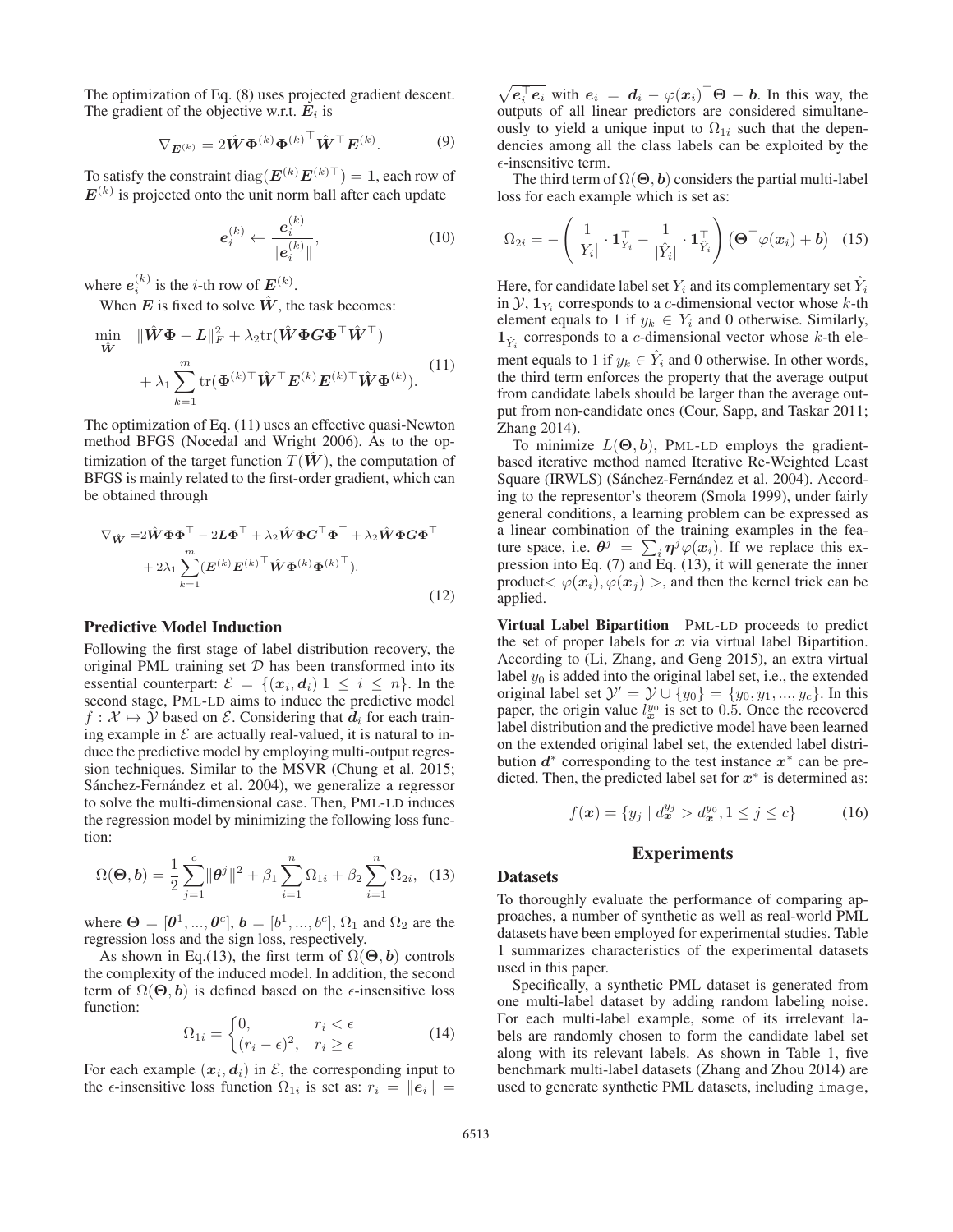Table 1: Characteristics of the PML experimental datasets. For each PML dataset, the average number of candidate labels ( avg. #CLs) and the average number of ground-truth labels ( avg. #GLs) are also recorded.

| Dataset       | #Examples | #Features | #Labels | avg. #CLs                         | avg. #GLs |
|---------------|-----------|-----------|---------|-----------------------------------|-----------|
| emotions      | 593       | 72        | O       | 3, 4, 5                           | 1.86      |
| image         | 2,000     | 294       |         | 2, 3, 4                           | 1.23      |
| scene         | 2,407     | 294       | 6       | 3, 4, 5                           | 1.07      |
| yeast         | 2,417     | 103       | 14      | 9, 10, 11, 12, 13                 | 4.23      |
| eurlex_sm     | 12,679    | 100       | 15      | 5, 6, 7, 8, 9, 10, 11, 12, 13, 14 | 1.53      |
| music_emotion | 6,833     | 98        | 11      | 5.29                              | 2.42      |
| music_style   | 6,839     | 98        | 10      | 6.04                              | 1.44      |
| mirflickr     | 10,433    | 100       |         | 3.35                              | 1.77      |

Table 2: Experimental results of each comparing approach in terms of *hamming loss*, where the best performance (the smaller the better) is shown in bold face.

| Dataset       | avg.#CLS       | PML-LD            | PML-LC            | PML-FP            | PARTICLE-VLS      | PARTICLE-MAP      | PML-LRS           | <b>FPML</b>       |
|---------------|----------------|-------------------|-------------------|-------------------|-------------------|-------------------|-------------------|-------------------|
| emotions      | 3              | $0.180 - 0.014$   | $0.260 \pm 0.012$ | $0.241 \pm 0.013$ | $0.205 \pm 0.009$ | $0.226 \pm 0.009$ | $0.295 + 0.023$   | $0.252 \pm 0.020$ |
|               | 4              | $0.169 \pm 0.014$ | $0.258 \pm 0.015$ | $0.250 \pm 0.017$ | $0.206 \pm 0.012$ | $0.232 \pm 0.012$ | $0.306 \pm 0.021$ | $0.257 \pm 0.012$ |
|               | 5              | $0.218 + 0.023$   | $0.313 \pm 0.024$ | $0.271 \pm 0.013$ | $0.344 \pm 0.034$ | $0.264 \pm 0.020$ | $0.355 \pm 0.013$ | $0.277 \pm 0.020$ |
| image         | $\overline{2}$ | $0.151 \pm 0.010$ | $0.209 \pm 0.011$ | $0.190 \pm 0.006$ | $0.175 \pm 0.012$ | $0.179 \pm 0.017$ | $0.380 \pm 0.011$ | $0.200 \pm 0.007$ |
|               | 3              | $0.165 + 0.012$   | $0.219 + 0.008$   | $0.200 + 0.013$   | $0.195 + 0.013$   | $0.192 + 0.009$   | $0.416 + 0.010$   | $0.206 + 0.010$   |
|               | 4              | $0.186 \pm 0.009$ | $0.279 \pm 0.013$ | $0.231 \pm 0.012$ | $0.329 \pm 0.010$ | $0.236 \pm 0.019$ | $0.435 \pm 0.005$ | $0.231 \pm 0.014$ |
|               | 3              | $0.083 + 0.006$   | $0.155 \pm 0.008$ | $0.139 \pm 0.006$ | $0.117 \pm 0.002$ | $0.114 \pm 0.005$ | $0.351 \pm 0.005$ | $0.114 \pm 0.006$ |
| scene         | 4              | $0.098 \pm 0.005$ | $0.185 \pm 0.023$ | $0.160 \pm 0.003$ | $0.147 \pm 0.007$ | $0.135 \pm 0.006$ | $0.367 \pm 0.004$ | $0.143 \pm 0.004$ |
|               | 5              | $0.119 \pm 0.012$ | $0.237 \pm 0.010$ | $0.193 \pm 0.011$ | $0.383 \pm 0.014$ | $0.198 \pm 0.025$ | $0.380 \pm 0.006$ | $0.176 \pm 0.015$ |
|               | $\overline{9}$ | $0.139 \pm 0.001$ | $0.229 + 0.007$   | $0.215 \pm 0.005$ | $0.207 \pm 0.010$ | $0.237 \pm 0.013$ | $0.438 \pm 0.006$ | $0.265 \pm 0.004$ |
|               | 10             | $0.139\pm0.002$   | $0.236 \pm 0.007$ | $0.218 \pm 0.006$ | $0.202 \pm 0.004$ | $0.224 \pm 0.009$ | $0.439 + 0.008$   | $0.268 \pm 0.002$ |
| yeast         | 11             | $0.143 \pm 0.001$ | $0.237 \pm 0.008$ | $0.224 \pm 0.005$ | $0.210 \pm 0.008$ | $0.222 \pm 0.009$ | $0.448 \pm 0.004$ | $0.270 \pm 0.004$ |
|               | 12             | $0.143 \pm 0.001$ | $0.247 \pm 0.006$ | $0.230 \pm 0.004$ | $0.336 \pm 0.008$ | $0.230 \pm 0.004$ | $0.453 \pm 0.005$ | $0.271 \pm 0.005$ |
|               | 13             | $0.145 \pm 0.001$ | $0.270 \pm 0.008$ | $0.268 \pm 0.004$ | $0.697 \pm 0.004$ | $0.232 \pm 0.006$ | $0.465 \pm 0.006$ | $0.282 \pm 0.005$ |
|               | 5              | $0.067 \pm 0.001$ | $0.112 \pm 0.001$ | $0.082 \pm 0.002$ | $0.067 \pm 0.001$ | $0.075 \pm 0.002$ | $0.083 \pm 0.002$ | $0.087 \pm 0.002$ |
|               | 6              | $0.070 \pm 0.001$ | $0.121 \pm 0.001$ | $0.084 \pm 0.001$ | $0.067 \pm 0.000$ | $0.078 \pm 0.002$ | $0.085 \pm 0.001$ | $0.089 \pm 0.001$ |
|               |                | $0.071 \pm 0.001$ | $0.130 \pm 0.001$ | $0.083 \pm 0.001$ | $0.068 \pm 0.000$ | $0.080 \pm 0.001$ | $0.084 \pm 0.001$ | $0.089 \pm 0.001$ |
|               | 8              | $0.074 + 0.001$   | $0.129 + 0.000$   | $0.085 + 0.001$   | $0.068 + 0.001$   | $0.084 + 0.002$   | $0.086 + 0.001$   | $0.089 + 0.001$   |
|               | 9              | $0.076 \pm 0.001$ | $0.126 \pm 0.002$ | $0.087 \pm 0.002$ | $0.068 \pm 0.001$ | $0.088 \pm 0.002$ | $0.087 + 0.002$   | $0.092 \pm 0.001$ |
| eurlex_sm     | 10             | $0.076 \pm 0.001$ | $0.123 \pm 0.002$ | $0.088 \pm 0.002$ | $0.071 \pm 0.002$ | $0.093 \pm 0.002$ | $0.087 \pm 0.002$ | $0.091 \pm 0.002$ |
|               | 11             | $0.080 \pm 0.001$ | $0.124 \pm 0.001$ | $0.088 \pm 0.001$ | $0.073 \pm 0.001$ | $0.098 \pm 0.002$ | $0.091 \pm 0.002$ | $0.091 \pm 0.001$ |
|               | 12             | $0.082 \pm 0.001$ | $0.122 \pm 0.002$ | $0.090 \pm 0.001$ | $0.101 \pm 0.001$ | $0.104 \pm 0.002$ | $0.093 \pm 0.001$ | $0.095 \pm 0.001$ |
|               | 13             | $0.088 + 0.002$   | $0.122 \pm 0.001$ | $0.097 \pm 0.001$ | $0.855 \pm 0.002$ | $0.126 \pm 0.003$ | $0.098 \pm 0.002$ | $0.099 \pm 0.003$ |
|               | 14             | $0.091 \pm 0.002$ | $0.107 \pm 0.005$ | $0.103 \pm 0.001$ | $0.897 \pm 0.000$ | $0.150 \pm 0.004$ | $0.106 \pm 0.003$ | $0.110 \pm 0.002$ |
| music_emotion | 5.29           | $0.123 \pm 0.002$ | $0.241 \pm 0.004$ | $0.244 \pm 0.002$ | $0.211 \pm 0.004$ | $0.217 \pm 0.003$ | $0.389 \pm 0.003$ | $0.217 \pm 0.003$ |
| music_style   | 6.04           | $0.109 \pm 0.002$ | $0.152 \pm 0.036$ | $0.125 \pm 0.002$ | $0.121 \pm 0.001$ | $0.155 \pm 0.004$ | $0.432 \pm 0.003$ | $0.116 \pm 0.003$ |
| mirflickr     | 3.35           | $0.062 \pm 0.045$ | $0.236 \pm 0.057$ | $0.214 \pm 0.048$ | $0.186 \pm 0.036$ | $0.180 \pm 0.036$ | $0.329 \pm 0.076$ | $0.194 \pm 0.033$ |
|               |                |                   |                   |                   |                   |                   |                   |                   |

emotions, scene, yeast, and eurlex\_sm. For each multi-label dataset, different settings are considered by varying the average number of candidate labels (avg. #CLs). Accordingly, a total of twenty-four synthetic PML datasets have been generated. Furthermore, three real-world PML datasets including music\_emotion, music\_style and mirflickr (Huiskes and Lew 2008) are also employed in this paper. For the real-world PML dataset, candidate labels are collected from web users which are further examined by human labellers to specify the ground-truth labels.

### Methodology

The performance of PML-LD is compared against six stateof-the-art partial multi-label learning approaches, each configured with parameters suggested in respective literature:

- PML-LC (Xie and Huang 2018) which optimize labeling confidence and predictive model alternatively with label correlations [suggested configuration:  $C_1 = 1, C_2$  with  $\{1, 2, ..., 10\}, C_3$  with  $\{1, 10, 100\}$ .
- PML-FP (Xie and Huang 2018) which optimize labeling confidence and predictive model alternatively with feature prototypes [suggested configuration:  $C_1 = 1, C_2$  with  $\{1, 2, ..., 10\}$ ,  $C_3$  with  $\{1, 10, 100\}$ ].
- FPML (Yu et al. 2018) which adopts noisy labels estimation to learn from partial multi-label examples via lowrank approximation [suggested configuration:  $\lambda_1 = 1$ ,  $\lambda_2 = 1, \lambda_3 = 10$ .
- PARTICLE-VLS (Fang and Zhang 2019) which adopts credible label elicitation technique to learn from partial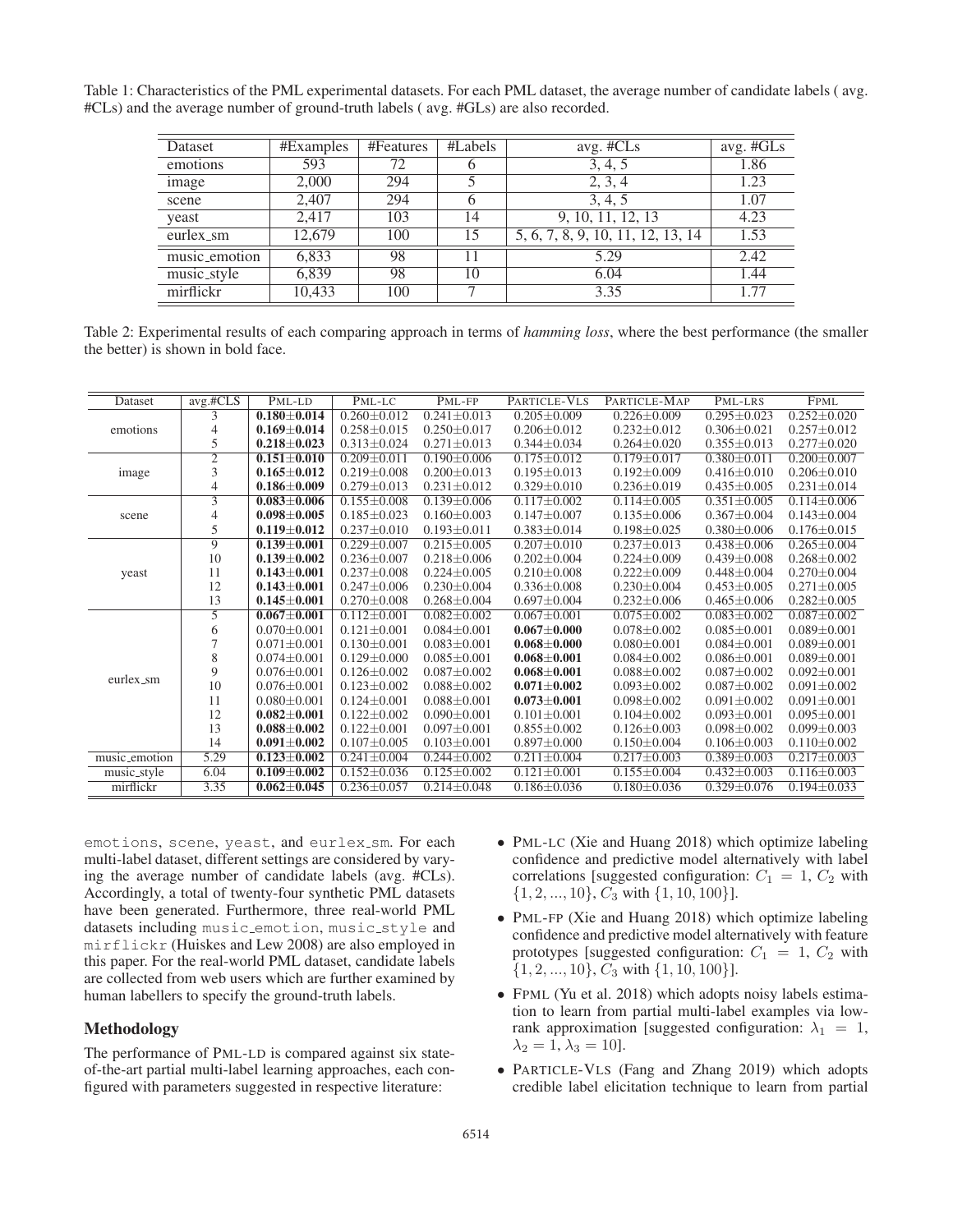Table 3: Experimental results of each comparing approach in terms of *average precision*, where the best performance (the larger the better) is shown in bold face.

| Data Set      | $avg.$ # $CLS$ | PML-LD            | PML-LC            | PML-FP            | PARTICLE-VLS      | PARTICLE-MAP      | PML-LRS           | <b>FPML</b>       |
|---------------|----------------|-------------------|-------------------|-------------------|-------------------|-------------------|-------------------|-------------------|
| emotions      | 3              | $0.804 + 0.021$   | $0.752 + 0.029$   | $0.781 + 0.021$   | $0.800 + 0.020$   | $0.800 \pm 0.027$ | $0.757 + 0.021$   | $0.763 \pm 0.019$ |
|               | $\overline{4}$ | $0.789 \pm 0.026$ | $0.753 + 0.027$   | $0.758 \pm 0.039$ | $0.803 \pm 0.017$ | $0.792 \pm 0.022$ | $0.751 + 0.022$   | $0.754 \pm 0.028$ |
|               | 5              | $0.741 + 0.028$   | $0.664 + 0.021$   | $0.708 + 0.025$   | $0.717 + 0.026$   | $0.724 + 0.041$   | $0.714 + 0.022$   | $0.708 \pm 0.019$ |
| image         | $\overline{2}$ | $0.809 \pm 0.020$ | $0.736 \pm 0.022$ | $0.769 \pm 0.013$ | $0.790 \pm 0.024$ | $0.789 \pm 0.024$ | $0.776 \pm 0.016$ | $0.767 \pm 0.016$ |
|               | 3              | $0.787 + 0.021$   | $0.698 \pm 0.016$ | $0.751 \pm 0.018$ | $0.779 \pm 0.017$ | $0.781 \pm 0.014$ | $0.745 \pm 0.013$ | $0.745 \pm 0.017$ |
|               | 4              | $0.762 \pm 0.017$ | $0.592 \pm 0.011$ | $0.701 \pm 0.014$ | $0.721 \pm 0.015$ | $0.723 \pm 0.018$ | $0.718 \pm 0.015$ | $0.704 \pm 0.015$ |
|               | $\overline{3}$ | $0.863 + 0.013$   | $0.718 \pm 0.008$ | $0.762 \pm 0.015$ | $0.830 \pm 0.009$ | $0.826 \pm 0.013$ | $0.801 \pm 0.015$ | $0.814 \pm 0.013$ |
| scene         | 4              | $0.839 + 0.010$   | $0.658 + 0.047$   | $0.715 + 0.010$   | $0.792 \pm 0.013$ | $0.792 + 0.010$   | $0.754 + 0.015$   | $0.757 + 0.012$   |
|               | 5              | $0.797 + 0.022$   | $0.546 \pm 0.031$ | $0.644 \pm 0.024$ | $0.703 \pm 0.012$ | $0.712 \pm 0.019$ | $0.699 \pm 0.024$ | $0.686 \pm 0.030$ |
| yeast         | $\overline{9}$ | $0.746 \pm 0.007$ | $0.713 \pm 0.013$ | $0.738 \pm 0.011$ | $0.744 \pm 0.007$ | $0.722 \pm 0.007$ | $0.558 + 0.008$   | $0.734 \pm 0.005$ |
|               | 10             | $0.744 \pm 0.007$ | $0.708 \pm 0.012$ | $0.730 \pm 0.008$ | $0.743 \pm 0.007$ | $0.720 \pm 0.009$ | $0.548 \pm 0.012$ | $0.726 \pm 0.008$ |
|               | 11             | $0.738 + 0.006$   | $0.699 \pm 0.014$ | $0.723 \pm 0.009$ | $0.738 \pm 0.006$ | $0.712 \pm 0.008$ | $0.527 \pm 0.008$ | $0.712 \pm 0.007$ |
|               | 12             | $0.728 + 0.005$   | $0.686 \pm 0.005$ | $0.709 \pm 0.001$ | $0.726 \pm 0.004$ | $0.699 + 0.007$   | $0.494 + 0.003$   | $0.695 \pm 0.006$ |
|               | 13             | $0.712 \pm 0.004$ | $0.654 \pm 0.009$ | $0.651 \pm 0.004$ | $0.704 \pm 0.003$ | $0.688 \pm 0.001$ | $0.475 \pm 0.005$ | $0.650 \pm 0.005$ |
|               | $\overline{5}$ | $0.793 \pm 0.007$ | $0.486 \pm 0.006$ | $0.707 \pm 0.009$ | $0.789 \pm 0.005$ | $0.779 \pm 0.004$ | $0.713 \pm 0.008$ | $0.676 \pm 0.006$ |
|               | 6              | $0.778 + 0.005$   | $0.445 \pm 0.004$ | $0.695 + 0.004$   | $0.777 + 0.005$   | $0.762 + 0.007$   | $0.700 + 0.005$   | $0.663 \pm 0.005$ |
|               |                | $0.769 \pm 0.003$ | $0.417 + 0.009$   | $0.690 \pm 0.007$ | $0.771 \pm 0.001$ | $0.759 \pm 0.006$ | $0.701 \pm 0.006$ | $0.658 \pm 0.010$ |
|               | 8              | $0.754 + 0.011$   | $0.415 + 0.006$   | $0.675 + 0.009$   | $0.753 \pm 0.006$ | $0.742 + 0.006$   | $0.690 + 0.007$   | $0.664 + 0.008$   |
|               | 9              | $0.734 \pm 0.006$ | $0.429 \pm 0.014$ | $0.661 \pm 0.004$ | $0.739 \pm 0.006$ | $0.729 \pm 0.009$ | $0.681 \pm 0.005$ | $0.643 \pm 0.004$ |
| eurlex_sm     | 10             | $0.731 \pm 0.004$ | $0.446 \pm 0.008$ | $0.658 \pm 0.006$ | $0.736 \pm 0.005$ | $0.728 \pm 0.005$ | $0.675 \pm 0.006$ | $0.649 \pm 0.008$ |
|               | 11             | $0.709 + 0.005$   | $0.444 + 0.008$   | $0.653 + 0.007$   | $0.724 + 0.004$   | $0.710 + 0.005$   | $0.649 + 0.009$   | $0.644 + 0.005$   |
|               | 12             | $0.692 + 0.009$   | $0.457 \pm 0.007$ | $0.637 \pm 0.006$ | $0.704 + 0.002$   | $0.699 \pm 0.005$ | $0.642 \pm 0.007$ | $0.621 \pm 0.003$ |
|               | 13             | $0.662 \pm 0.010$ | $0.475 \pm 0.008$ | $0.607 \pm 0.004$ | $0.672 \pm 0.006$ | $0.665 \pm 0.005$ | $0.604 + 0.008$   | $0.597 \pm 0.014$ |
|               | 14             | $0.619 + 0.006$   | $0.542 \pm 0.025$ | $0.563 \pm 0.006$ | $0.610 \pm 0.007$ | $0.606 \pm 0.010$ | $0.565 \pm 0.015$ | $0.535 \pm 0.009$ |
| music_emotion | 5.29           | $0.630 \pm 0.010$ | $0.574 \pm 0.010$ | $0.566 \pm 0.009$ | $0.607 \pm 0.010$ | $0.611 \pm 0.011$ | $0.621 \pm 0.006$ | $0.605 \pm 0.007$ |
| music_style   | 6.04           | $0.737 + 0.003$   | $0.612 \pm 0.096$ | $0.701 \pm 0.005$ | $0.713 \pm 0.004$ | $0.710 \pm 0.007$ | $0.554 \pm 0.004$ | $0.727 \pm 0.005$ |
| mirflickr     | 3.35           | $0.835 + 0.090$   | $0.715 \pm 0.040$ | $0.744 \pm 0.058$ | $0.671 \pm 0.027$ | $0.827 \pm 0.101$ | $0.615 \pm 0.078$ | $0.783 \pm 0.068$ |
|               |                |                   |                   |                   |                   |                   |                   |                   |

Table 4: Win/tie/loss counts of pairwise t-test (at 0.05 aignificance level) on PML-LD against each comparing approach.

|                        | PML-LD against |          |              |              |          |          |  |  |
|------------------------|----------------|----------|--------------|--------------|----------|----------|--|--|
|                        | PML-LC         | $PMI-FP$ | PARTICLE-VLS | PARTICLE-MAP | PML-LRS  | FPML     |  |  |
| Ranking loss           | 25/2/0         | 22/5/0   | 21/6/0       | 19/8/0       | 23/4/0   | 23/4/0   |  |  |
| Hamming loss           | 26/1/0         | 27/0/0   | 20/1/6       | 27/0/0       | 27/0/0   | 27/0/0   |  |  |
| One-error              | 25/2/0         | 23/4/0   | 1/16/10      | 5/20/2       | 25/2/0   | 21/6/0   |  |  |
| Coverage               | 23/4/0         | 20/7/0   | 7/19/1       | 17/10/0      | 21/6/0   | 20/7/0   |  |  |
| Average precision      | 25/2/0         | 22/5/0   | 8/17/2       | 14/13/0      | 24/3/0   | 24/3/0   |  |  |
| $\overline{\ln}$ Total | 124/11/0       | 114/21/0 | 57/59/19     | 82/51/2      | 120/15/0 | 115/20/0 |  |  |

multi-label examples and virtual label splitting for predictive model induction [suggested configuration:  $k = 10$ ,  $\alpha = 0.95, \, thr = 0.9$ ].

- PARTICLE-MAP (Fang and Zhang 2019) which adopts credible label elicitation technique to learn from partial multi-label examples and maximum a posteriori (MAP) reasoning for predictive model induction [suggested configuration:  $k = 10$ ,  $\alpha = 0.95$ ,  $thr = 0.9$ ].
- PML-LRS (Sun et al. 2019) which adopts low-rank and sparse decomposition scheme to learn from partial multilabel examples [suggested configuration:  $\eta = 1$ ,  $\gamma = 0.1$ ,  $\beta = 1$ ].

For PML-LD, the parameter  $\lambda_1$ ,  $\lambda_2$ ,  $m$ ,  $\beta_1$  and  $\beta_2$  are fix to 0.01, 0.01, 20, 1, 10 respectively. The kernel function in PML-LD is Gaussian kernel.

Five popular multi-label metrics *ranking loss*, *hamming loss*, *one-error*, *coverage*, and *average precision* are employed for performance evaluation, whose detailed defini-

tions can be found in (Zhang and Zhou 2014; Gibaja and Ventura 2015). On each dataset, five-fold cross-validation is performed where the mean metric value as well as standard deviation are recorded for each comparing approach.

# Experimental Results

Tables 2 and 3 report the detailed experimental results. Due to page limitation, we only show representative results on *hamming loss* and *average precision*. Those results on other evaluation measures are similar. For each dataset and evaluation metric, pairwise t-test based on five-fold crossvalidation (at 0.05 significance level) is conducted to show whether the performance of PML-LD is significantly different to the comparing approach. Accordingly, Table 4 summarizes the resulting win/tie/loss counts over 27 datasets and 5 evaluation metrics.

Based on the experimental results of comparative studies, it is impressive to observe that: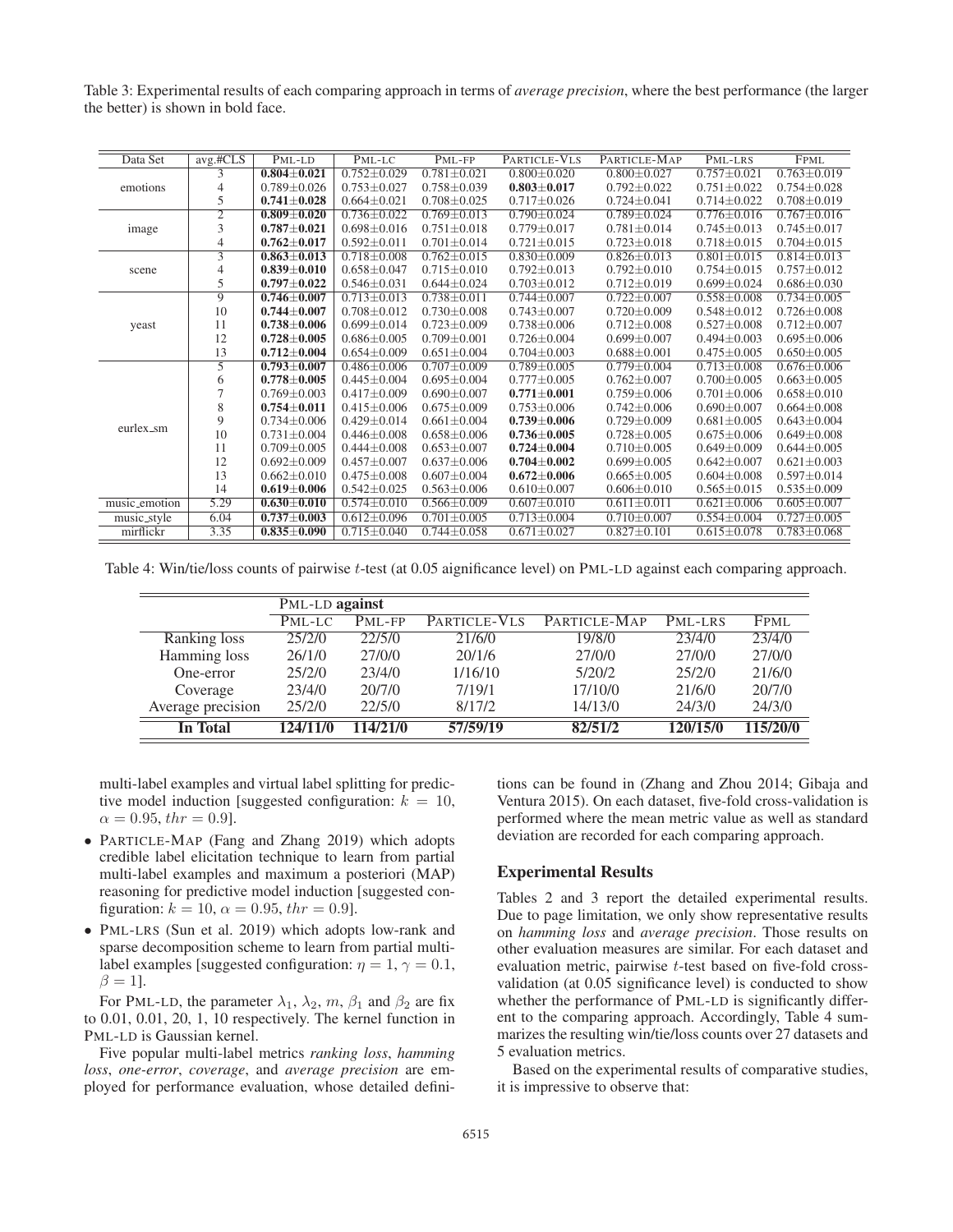

Figure 3: Parameter sensitivity analysis for PML-LD on music\_emotion, music\_style and eurlex\_sm. (a) Classification accuracy of PML-LD changes as  $\lambda_1$  increases from 0.01 to 0.05 with step-size 0.01 ( $\lambda_2 = 0.01$ ,  $m = 20$ ,  $\beta_1 = 1$ ,  $\beta_2 = 10$ ); (b) Classification accuracy of PML-LD changes as  $\lambda_2$  increases from 0.01 to 0.05 with step-size 0.01 ( $\lambda_1 = 0.01, m = 20, \beta_1 =$  $1, \beta_2 = 10$ ); (c) Classification accuracy of PML-LD changes as m increases from 10 to 50 with step-size 10 ( $\lambda_1 = 0.01, \lambda_2 = 1$ )  $(0.01, \beta_1 = 1, \beta_2 = 10)$ ; (d) Classification accuracy of PML-LD changes as  $\beta_1$  increases from 1 to 5 with step-size 1 ( $\lambda_1 =$  $0.01, \lambda_2 = 0.01, m = 20, \beta_2 = 10$ ; (e) Classification accuracy of PML-LD changes as  $\beta_2$  increases from 10 to 50 with step-size 10 ( $\lambda_1 = 0.01, \lambda_2 = 0.01, m = 20, \beta_1 = 1$ ).

- Across all the statistical tests, PML-LD achieves superior or at least comparable performance against PML-LC, PML-FP, PML-LRS and FPML. Especially, PML-LD achieves superior performance against PML-LC, PML-FP, PML-LRS and FPML in 91.9% cases (124 out of 135), 84.4% cases (114 out of 135), 88.9% cases (120 out of 135) and 85.2% cases (115 out of 135) respectively.
- PML-LD achieves comparable performance against PARTICLE-VLS and PARTICLE-MAP in 85.9% cases (116 out of 135) and 98.5% cases (133 out of 135) respectively. In addition, PML-LD achieves superior performance against PARTICLE-VLS and PARTICLE-MAP in 42.2% cases (57 out of 135) and 63.0% cases (82 out of 135) respectively.
- On the real-world PML datasets music emotion, music style and mirflickr, PML-LD achieves optimal performance in almost all cases. It is because that PML-LD can better recover the hidden label distributions in the real-world PML datasets.

### Sensitivity Analysis

In this subsection, performance sensitivity of the proposed PML-LD approach w.r.t. its parameters  $\lambda_1$ ,  $\lambda_2$ ,  $m$ ,  $\beta_1$  and  $\beta_2$ will be further analyzed.

Figure 3 illustrates how PML-LD performs under different parameter configurations. For clarity of illustration, three datasets music\_emotion, music\_style and eurlex sm are chosen here for sensitivity analysis while similar observations also hold on other datasets.

As shown in Figure 3, it is obvious that the performance of PML-LD is relatively stable across a broad range of each parameter. This property is quite desirable as one can make use of PML-LD to achieve robust classification performance without the need of parameter fine-tuning. Therefore, the parameter configuration for PML-LD in Subsection 4.2 naturally follows from these observations.

# **Conclusion**

In this paper, the problem of PML is studied where a novel approach PML-LD is proposed. Different from existing strategies, PML-LD considers the label distributions in the training datasets. Since the label distributions are not explicitly available in the training sets, PML-LD recovers the label distributions via leveraging the topological information of the feature space and the correlations among the labels, and then induces the predictive model based on multioutput regression analysis. Effectiveness of the proposed approach is validated via comprehensive experiments on both synthetic datasets and real-world PML datasets.

# Acknowledgments

This research was supported by the National Key Research & Development Plan of China (No. 2017YFB1002801), the National Science Foundation of China (61622203), the Collaborative Innovation Center of Novel Software Technology and Industrialization, and the Collaborative Innovation Center of Wireless Communications Technology.